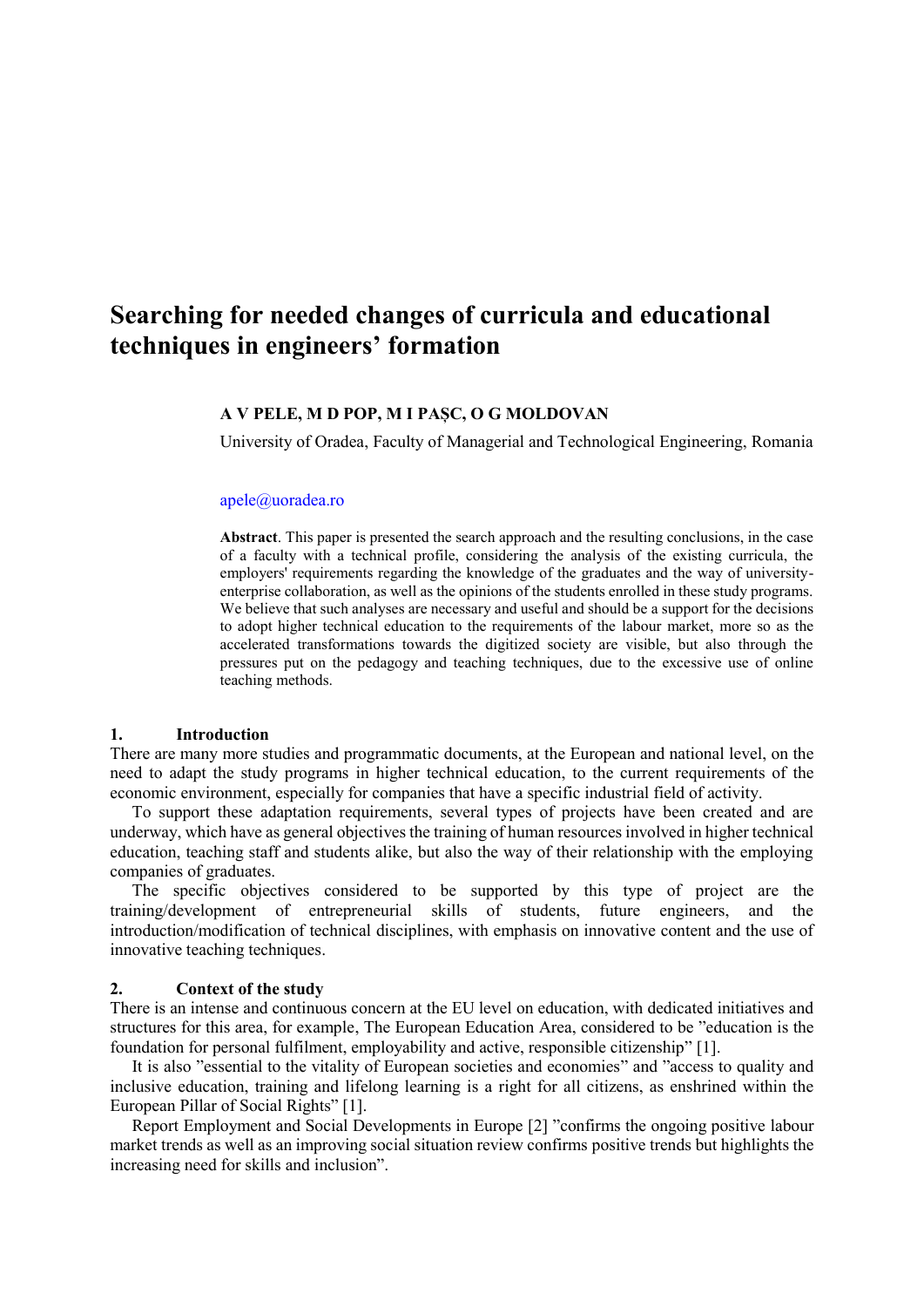Organizations and markets are globally interconnected via the internet, while digital technologies, robotics, artificial intelligence are revolutionizing production and consumption processes. New technologies are creating new markets and jobs, while traditional ones are on the verge of extinction, with the structure of EU economies in a fast-changing process. Therefore, the need to adapt the forms of vocational education to this evolution, in content and teaching techniques, is acutely felt.

On the other hand, the EU 2020 strategy, through the work programme of DG Education and Culture, underlines the need to integrate creativity, innovation and entrepreneurship into school curricula and proposes a series of actions aimed at supporting Europe's entrepreneurial and innovative capacities. In the EU's Strategic Framework for Education and Training, one of the four strategic objectives is "stimulate creativity and innovation, including entrepreneurship, at all levels of education and training" [3].

In higher education, an indicator accepted in comparative studies is the percentage of the population who have attended some form of higher education, the tertiary segment. From this point of view, tertiary educational attainment is low, only 25% of the population aged between 25 and 34 holds a tertiary education degree. Although the proportion has improved over time, it is significantly below the EU average of 40.5% and the EU-level target of 45% by 2030. In the age segment 20-29 years, for every 1000 people, 46.2 higher education graduates (ISCED 5-8) in Romania, compared to 61.9 on average across the EU [4].

If we refer to technical higher education, there are relatively low numbers of tertiary educated professionals, and their skills are insufficiently aligned with labour market needs. Even if in the educational offer the percentage of graduates in science, technology, engineering, and mathematics is one of the highest in the EU (30%), but due to the low number of graduates, the availability of specialists is low. Emigration further reduces the number of tertiary-educated professionals, with an estimated 40% of Romania's graduates in the 24-64 age group having emigrated [4, 5].

Beyond the statistical data on tertiary education, an issue of concern in the field concerns the adequacy of the educational offer to the needs of the economy, expressed by the index of non-correlation of qualifications. The higher this index, the more the education system, schools and universities do not prepare qualified people for the needs of the market, of companies. According to National Bank of Romania (BNR) data, the largest mismatch is in the university field, at 2.4%, almost half of the total value, Figure 1.



**Figure 1.** Mismatch of qualifications in the labour market [4]

As a consequence of this situation, the amount potentially lost by Romania on account of this deficiency is 6.4% of GDP (10 billion euros in 2018, 13 billion in 2019, annual growth 29%) [6].

To support the adaptation requirements of people with higher education and their skills to the needs of the labour market, several types of European projects have been proposed, with general objectives of:

- the need to improve the links of cooperation between higher education institutions and economic agents active on the labour market and in the local/regional business environment;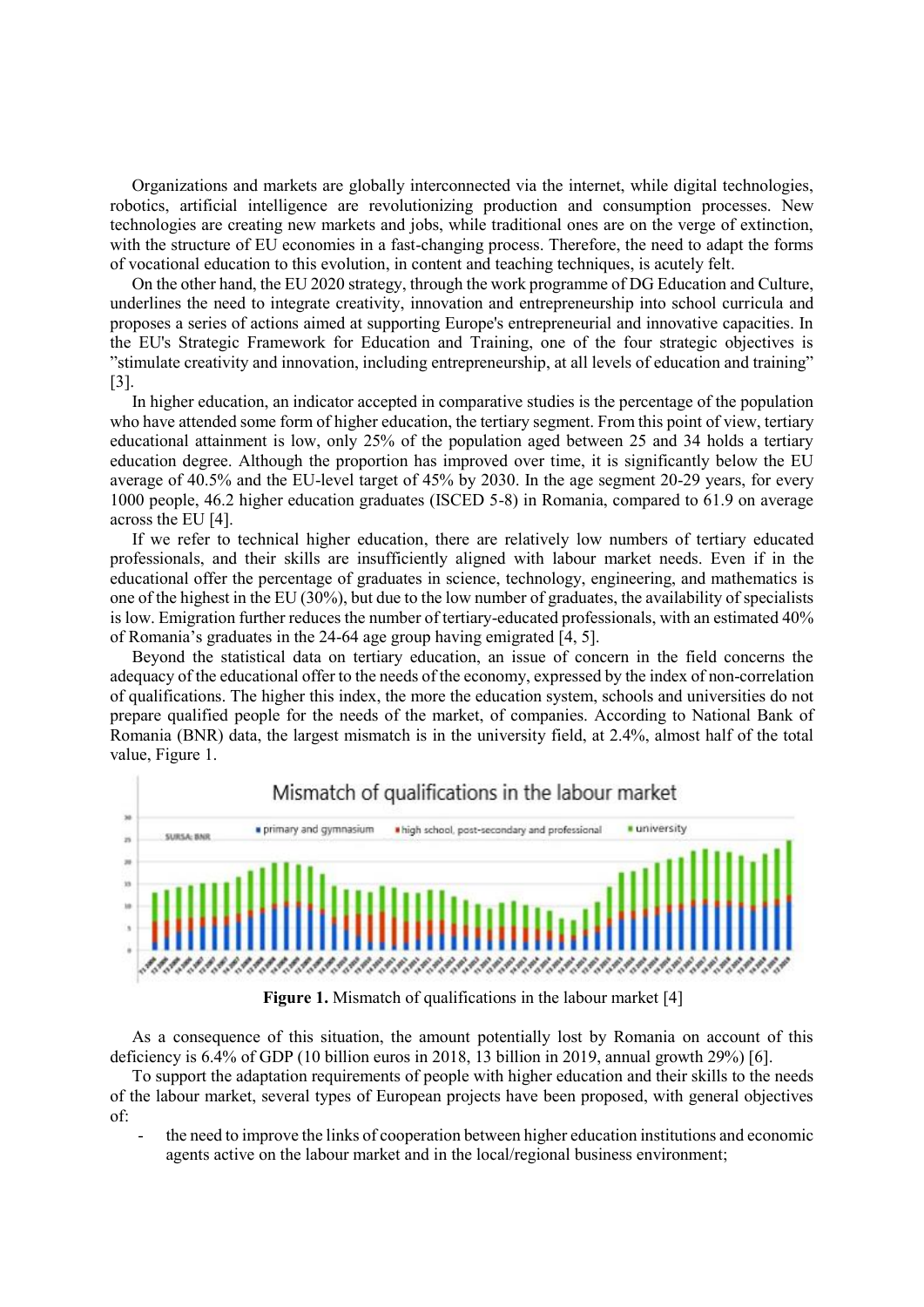- an insufficient/deficient correlation of educational needs with the demands of the labour market and strongly correlated with the asset. employers in the economic and competitive sectors;
- the need for curricular alignment in the universities of technology and engineering profile to the advanced evolution of technology;
- the need to adopt entrepreneurship in universities as part of practical academic experience among students.

The following are presented the results of a study, carried out within the framework of such a project [7], which attempts to identify the requirements /needs of the labour market in competitive economic sectors, respectively of employers, regarding the qualifications and knowledge required by graduates of faculties with technical specificity.

#### **3. Deployment of the study**

Research had the main purpose of identifying solutions for adapting the educational offer of the Faculty of Managerial and Technological Engineering in Oradea to the requirements of the labour market in Oradea and the surrounding area.

Given the context set out above, the research was oriented on three distinctly treated directions through independent studies, thus:

- 1) analysis of the professional training offered of the students of the faculty, the curricula of 4 study programs;
- 2) identification of training requirements requested by employers, for graduates of technical faculties;
- 3) finding existing problems at the level of students, through activities with a relevant target group.

The results obtained were interpreted as a whole, to have a broader picture of the training needs that the faculty has to offer. These aspects will be correlated with possible entrepreneurial and intrapreneurial requirements existing in companies and the use of new, innovative technologies in content and teaching.

#### *3.1. Analysis of the professional training offered of the students of the faculty*

The curricula used for all study programs in the fields of industrial engineering, engineering and management, road vehicles and mechatronics were analyzed. The weights of the imposed disciplines compared to the optional ones, respectively of the fundamental, field and speciality disciplines versus complementary and optional disciplines, Figure 2.



**Figure 2.** The weights of the subjects in the curriculum

For all the analyzed curricula, it was found that the optional subjects are in a small percentage compared to the compulsory ones, Figure 2. a, while the percentage of the complementary ones is almost insignificant, Figure 2. b, and the percentage of the non-compulsory subjects is also small, Figure2.c.

Also, a distinct discipline of entrepreneurship specific to the fields has not been identified, and the supply of optional subjects is reduced, which can be considered a weakness of an educational plan adapted to the current requirements.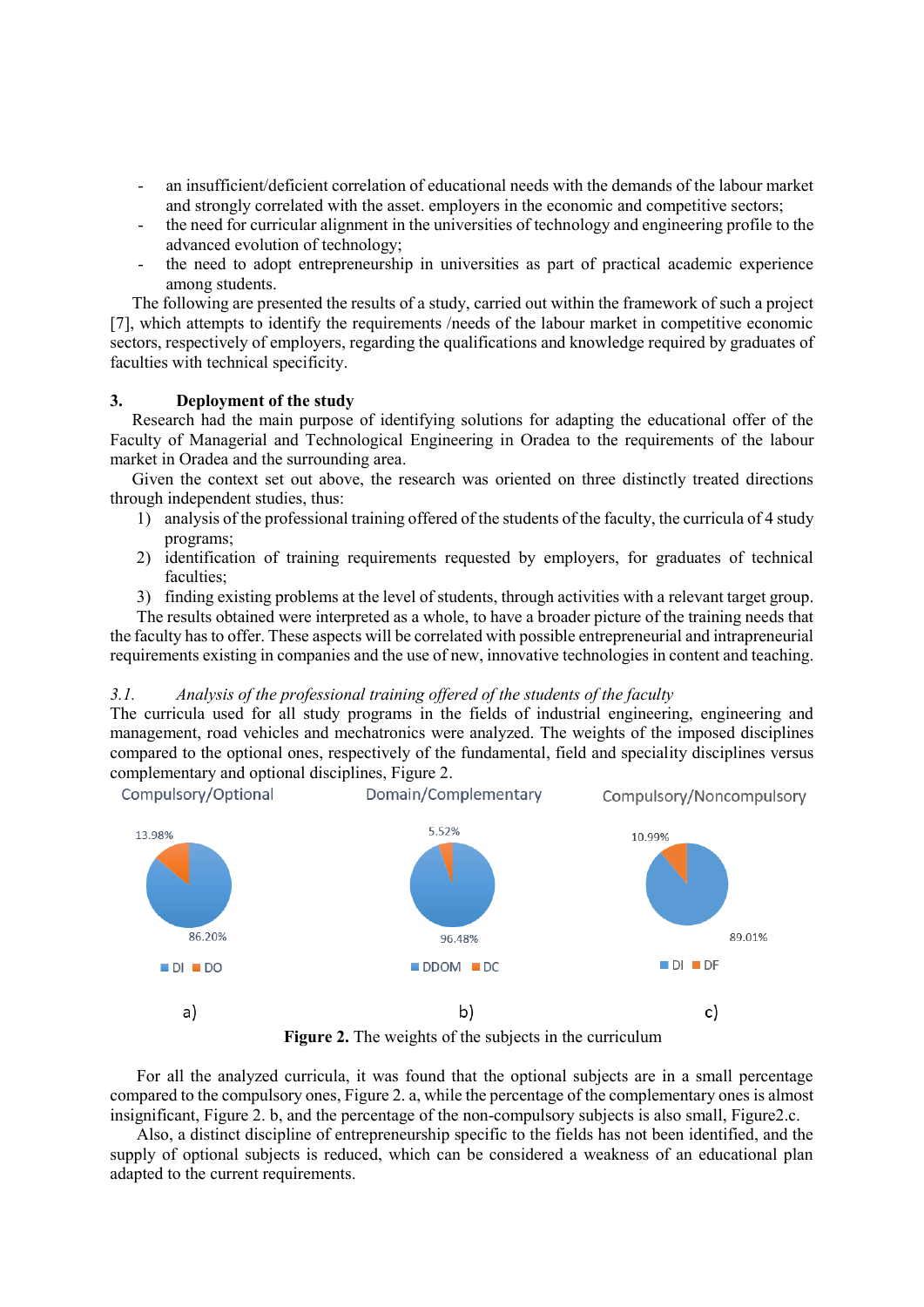### *3.2. Identification of training requirements requested by employers*

This second part of the study is qualitative research that was carried out through a questionnaire and open interviews with representatives of the management of employers. The goal was to obtain details related to the need for professional training of students, future engineers to cover as wide and efficiently as possible the work tasks in the company.

From the answers of the companies contacted, for three questions that we consider important, the answers are presented in Figure 3, Figure 4 and Figure 5.

*1. What are the fields of study for graduates that you want to hire?*



**Figure 3.** Fields of study of interest





**Figure 4.** Technical skills desired by employers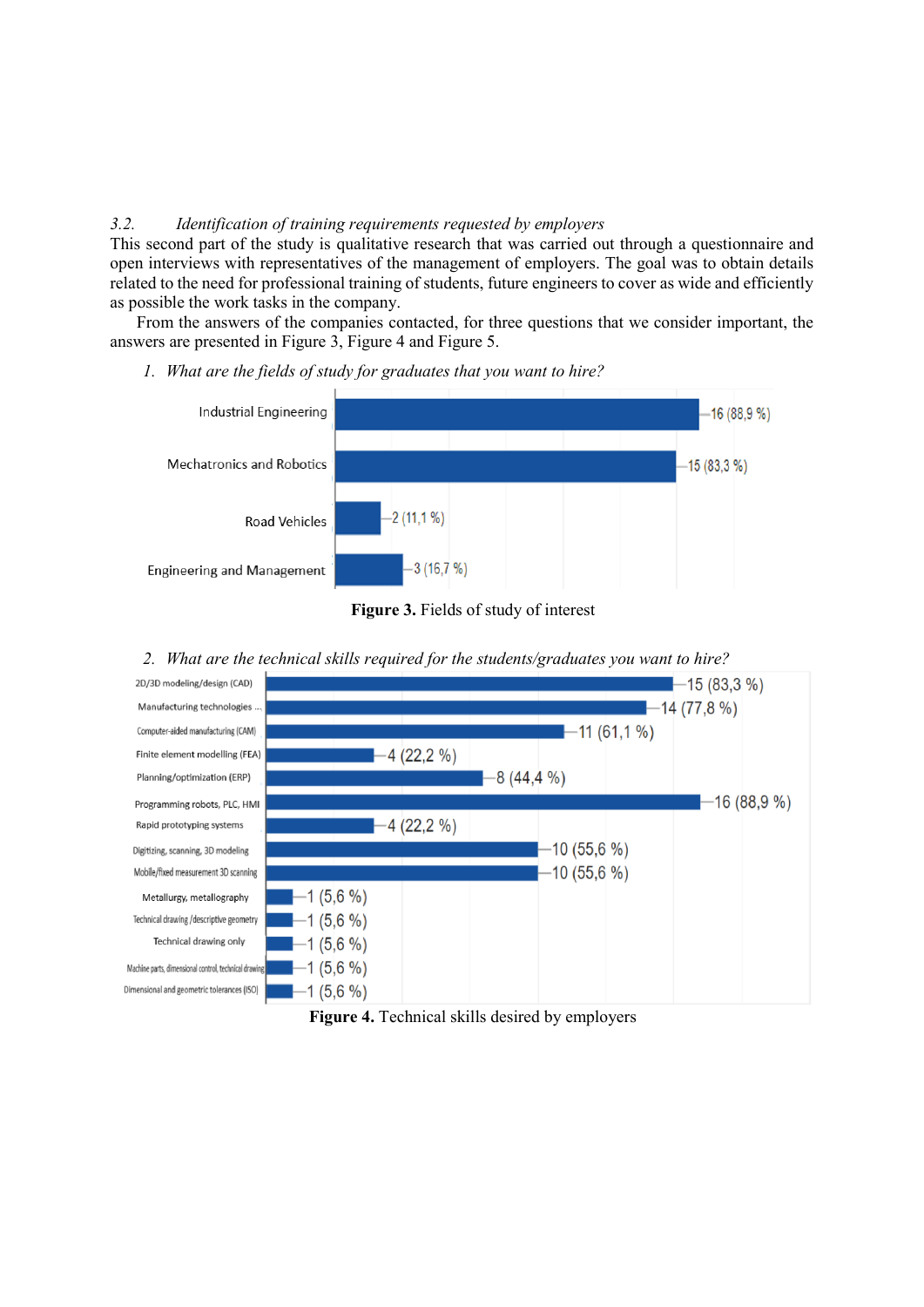

## *3. What are how you can contribute to the training of the students/graduates you want to hire?*



## *3.3. Existing problems at the level of students*

Through a questionnaire, it was tried to find out the students' opinions about the subjects that create difficulties in promotion, subjects that concentrate a large volume of information in a short time and semesters of schooling that has too much work. The question we consider important and the students' answers are presented in Figure 6.

*4. What are the semesters that require too much work? (A large number of projects in a single semester, etc.)?*



**Figure 6.** The learning effort during the semesters

## **4. Conclusions**

The adaptation to market requirements of the educational offers in higher education is a priority expressed by the strategic documents of the European Union and is supported by a series of funded projects, with objectives related to the human resource involved.